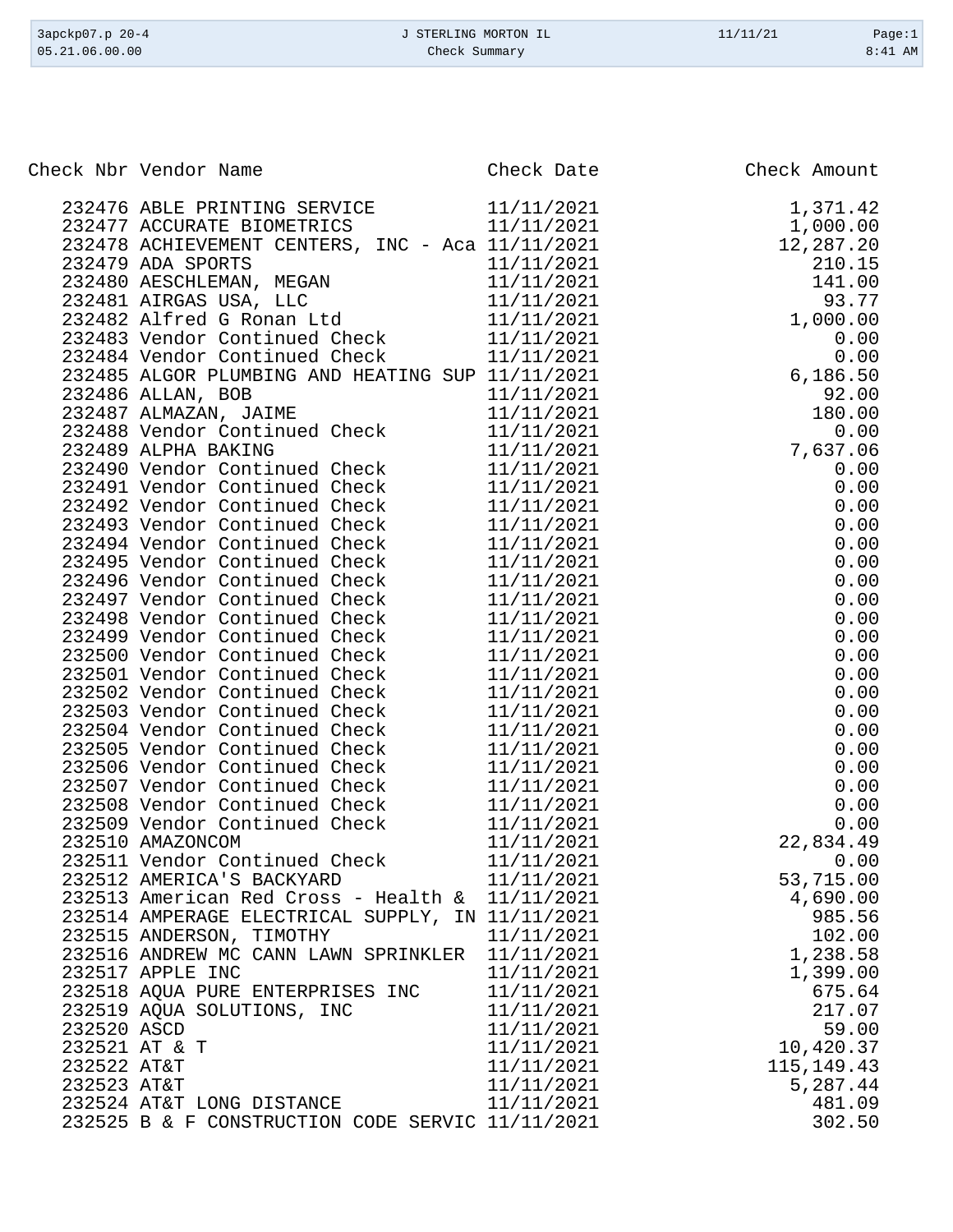| 3apckp07.p 20-4 | J STERLING MORTON IL | 11/11/21 | Page:2    |
|-----------------|----------------------|----------|-----------|
| 05.21.06.00.00  | Check Summary        |          | $8:41$ AM |

| Check Nbr Vendor Name                            |            | Check Date Check Amount |
|--------------------------------------------------|------------|-------------------------|
|                                                  |            |                         |
|                                                  |            |                         |
|                                                  |            |                         |
|                                                  |            |                         |
|                                                  |            |                         |
|                                                  |            |                         |
|                                                  |            |                         |
|                                                  |            |                         |
|                                                  |            |                         |
|                                                  |            |                         |
|                                                  |            |                         |
|                                                  |            |                         |
|                                                  |            |                         |
|                                                  |            |                         |
|                                                  |            |                         |
|                                                  |            |                         |
|                                                  |            |                         |
|                                                  |            |                         |
|                                                  |            |                         |
|                                                  |            |                         |
|                                                  |            |                         |
|                                                  |            |                         |
|                                                  |            |                         |
|                                                  |            |                         |
|                                                  |            |                         |
|                                                  |            |                         |
|                                                  |            |                         |
|                                                  |            |                         |
|                                                  |            |                         |
|                                                  |            |                         |
|                                                  |            |                         |
|                                                  |            |                         |
|                                                  |            |                         |
|                                                  |            |                         |
|                                                  |            |                         |
|                                                  |            |                         |
| 232561 CASTILLO, MARIA                           | 11/11/2021 | 15.07                   |
| 232562 CAVANAUGH, KRISTINA JO                    | 11/11/2021 | 523.40                  |
| 232563 CDW GOVERNMENT INC                        | 11/11/2021 | 14,095.00               |
| 232564 CENTER ON DEAFNESS                        | 11/11/2021 | 3,323.84                |
| 232565 CENTRAL RESTAURANT PRODUCTS               | 11/11/2021 | 1,347.80                |
| 232566 CHEN, TONY                                | 11/11/2021 | 92.00                   |
| 232567 CHICAGO FILTER SUPPLY, INC                | 11/11/2021 | 690.68                  |
| 232568 CHICAGO FLYHOUSE, INC.                    | 11/11/2021 | 15,335.00               |
| 232569 CHICAGO GLASS AND MIRROR                  | 11/11/2021 | 772.00                  |
| 232570 CHILDREN'S CENTER OF CICERO-BE 11/11/2021 |            | 31, 134.55              |
| 232571 CINTAS CORPORATION NO.2                   | 11/11/2021 | 302.30                  |
| 232572 CITY OF BERWYN                            | 11/11/2021 | 500.00                  |
| 232573 City of Berwyn - Collectors Of 11/11/2021 |            | 2,392.41                |
| 232574 CLEARDATA                                 | 11/11/2021 | 22,931.28               |
| 232575 CLEVER PROTOTYPES, LLC                    | 11/11/2021 | 250.00                  |
|                                                  |            |                         |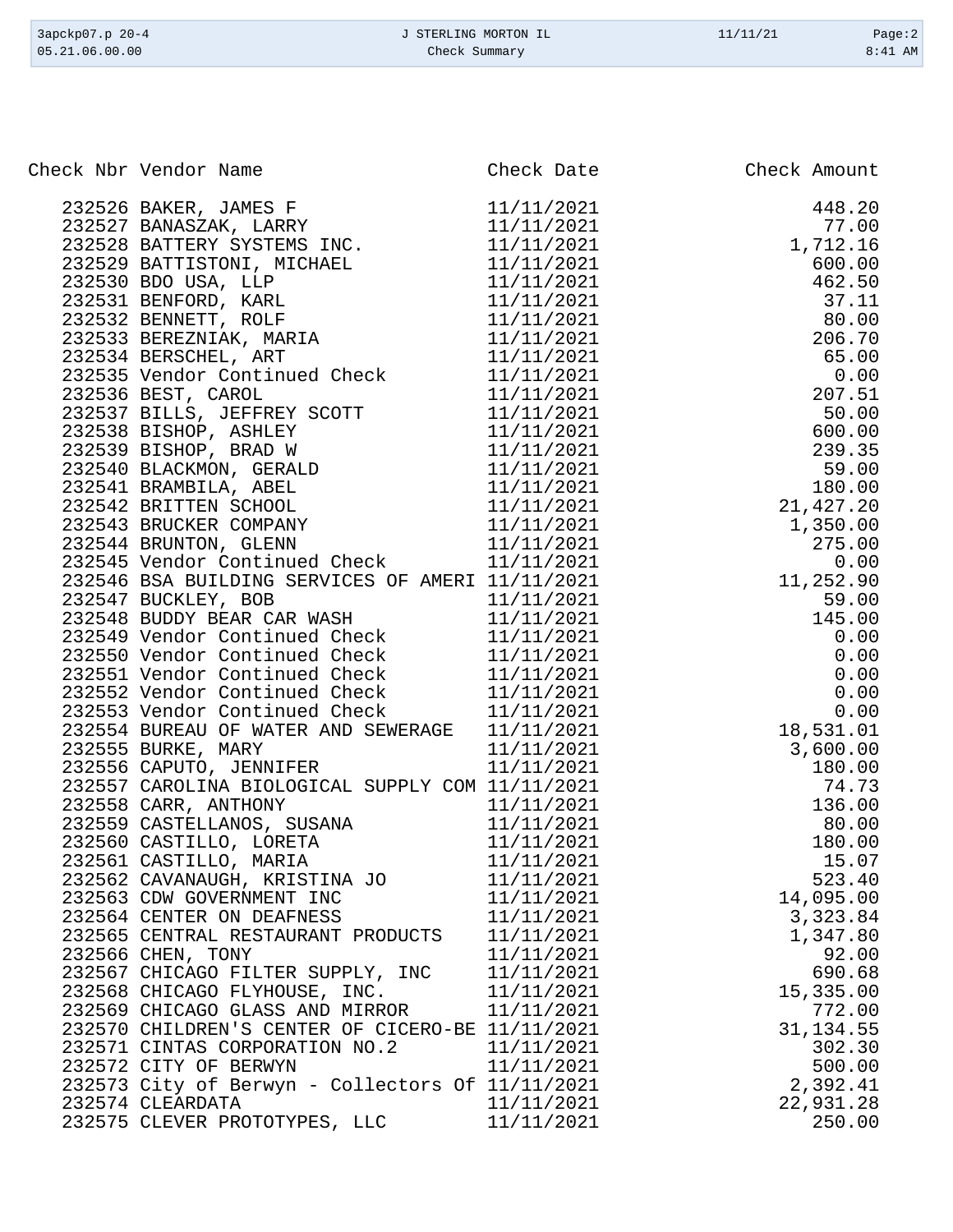| 3apckp07.p 20-4 | J STERLING MORTON IL | 11/11/21 | Page:3    |
|-----------------|----------------------|----------|-----------|
| 05.21.06.00.00  | Check Summary        |          | $8:41$ AM |
|                 |                      |          |           |

| Check Nbr Vendor Name<br>eck Nbr Vendor Name<br>232577 COLON, DENSINS (2000)<br>232577 COLON, DENSINS (1911/11/2021 170.00<br>232577 COLON, DENSINS (1911/11/2021 170.00<br>232578 COLUMBIA PIPE & SUPPLY CO. 11/11/2021 1475.57<br>2325810 COMPABIL TON (11/11/ | Check Date | Check Amount |
|------------------------------------------------------------------------------------------------------------------------------------------------------------------------------------------------------------------------------------------------------------------|------------|--------------|
|                                                                                                                                                                                                                                                                  |            |              |
|                                                                                                                                                                                                                                                                  |            |              |
|                                                                                                                                                                                                                                                                  |            |              |
|                                                                                                                                                                                                                                                                  |            |              |
|                                                                                                                                                                                                                                                                  |            |              |
|                                                                                                                                                                                                                                                                  |            |              |
|                                                                                                                                                                                                                                                                  |            |              |
|                                                                                                                                                                                                                                                                  |            |              |
|                                                                                                                                                                                                                                                                  |            |              |
|                                                                                                                                                                                                                                                                  |            |              |
|                                                                                                                                                                                                                                                                  |            |              |
|                                                                                                                                                                                                                                                                  |            |              |
|                                                                                                                                                                                                                                                                  |            |              |
|                                                                                                                                                                                                                                                                  |            |              |
|                                                                                                                                                                                                                                                                  |            |              |
|                                                                                                                                                                                                                                                                  |            |              |
|                                                                                                                                                                                                                                                                  |            |              |
|                                                                                                                                                                                                                                                                  |            |              |
|                                                                                                                                                                                                                                                                  |            |              |
|                                                                                                                                                                                                                                                                  |            |              |
|                                                                                                                                                                                                                                                                  |            |              |
|                                                                                                                                                                                                                                                                  |            |              |
|                                                                                                                                                                                                                                                                  |            |              |
|                                                                                                                                                                                                                                                                  |            |              |
|                                                                                                                                                                                                                                                                  |            |              |
|                                                                                                                                                                                                                                                                  |            |              |
|                                                                                                                                                                                                                                                                  |            |              |
|                                                                                                                                                                                                                                                                  |            |              |
|                                                                                                                                                                                                                                                                  |            |              |
|                                                                                                                                                                                                                                                                  |            |              |
|                                                                                                                                                                                                                                                                  |            |              |
|                                                                                                                                                                                                                                                                  |            |              |
|                                                                                                                                                                                                                                                                  |            |              |
|                                                                                                                                                                                                                                                                  |            |              |
|                                                                                                                                                                                                                                                                  |            |              |
|                                                                                                                                                                                                                                                                  |            | 28,914.40    |
| 232612 ELKAY MANUFACTURING COMPANY                                                                                                                                                                                                                               | 11/11/2021 | 474.00       |
| 232613 EMBI TEC                                                                                                                                                                                                                                                  | 11/11/2021 | 64.00        |
| 232614 Vendor Continued Check                                                                                                                                                                                                                                    | 11/11/2021 | 0.00         |
| 232615 ENGIE RESOURCES, LLC                                                                                                                                                                                                                                      | 11/11/2021 | 74,693.22    |
| 232616 FASTENAL CO.                                                                                                                                                                                                                                              | 11/11/2021 | 10,370.74    |
| 232617 FED EX                                                                                                                                                                                                                                                    | 11/11/2021 | 32.49        |
| 232618 FERANCHAK, BRETT                                                                                                                                                                                                                                          | 11/11/2021 | 120.00       |
| 232619 FGM ARCHITECTS                                                                                                                                                                                                                                            | 11/11/2021 | 38,559.95    |
| 232620 FONSECA, BENJAMIN                                                                                                                                                                                                                                         | 11/11/2021 | 59.00        |
| 232621 FORST, DENNIS J                                                                                                                                                                                                                                           | 11/11/2021 | 159.50       |
| 232622 FRANKS, MARANDA                                                                                                                                                                                                                                           | 11/11/2021 | 180.00       |
| 232623 FRESNILLO, SHERLY                                                                                                                                                                                                                                         | 11/11/2021 | 360.00       |
| 232624 GAMBOA, JOSE                                                                                                                                                                                                                                              | 11/11/2021 | 203.98       |
| 232625 GARCIA, ALINA                                                                                                                                                                                                                                             | 11/11/2021 | 180.00       |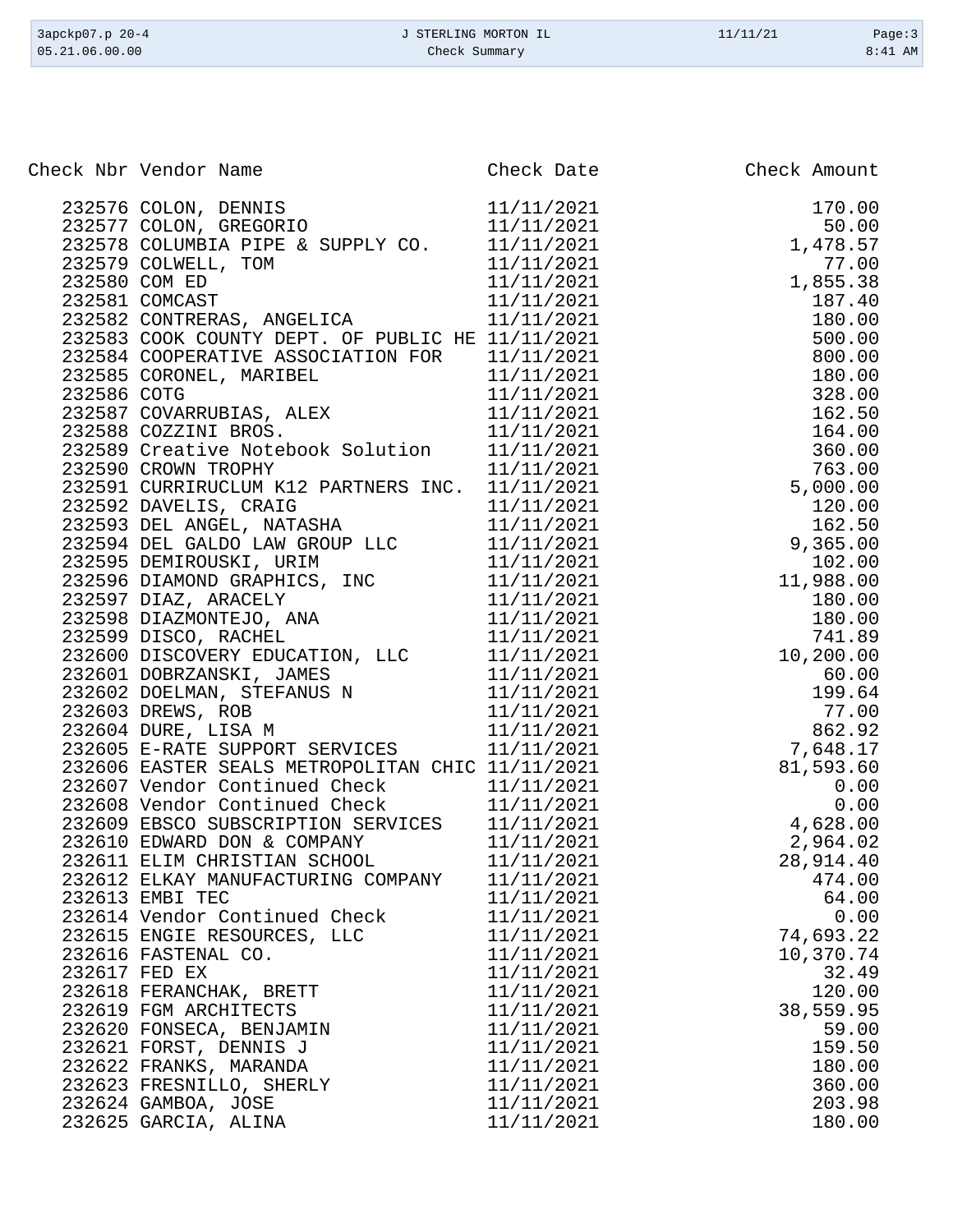| 3apckp07.p 20-4 | J STERLING MORTON IL | 11/11/21 | Page:4  |
|-----------------|----------------------|----------|---------|
| 05.21.06.00.00  | Check Summary        |          | 8:41 AM |
|                 |                      |          |         |

| Check Nbr Vendor Name<br>eck Nbr Vendor Name<br>232627 GANCIA, RICARDO (1912)<br>232627 GANVIRY S OFFICE PRODUCTS (1/11/2021 500.00)<br>232627 GANVIRY S OFFICE PRODUCTS (1/11/2021 122.5.6<br>2326230 GENERAL PARTS ELECT INC (1/11/2021 122.5.6<br>2326230 GEN | Check Date | Check Amount |
|------------------------------------------------------------------------------------------------------------------------------------------------------------------------------------------------------------------------------------------------------------------|------------|--------------|
| 232626 GARCIA, RICARDO 11/11/2021<br>232627 GARVEY'S OFFICE PRODUCTS 11/11/2021                                                                                                                                                                                  |            |              |
|                                                                                                                                                                                                                                                                  |            |              |
|                                                                                                                                                                                                                                                                  |            |              |
|                                                                                                                                                                                                                                                                  |            |              |
|                                                                                                                                                                                                                                                                  |            |              |
|                                                                                                                                                                                                                                                                  |            |              |
|                                                                                                                                                                                                                                                                  |            |              |
|                                                                                                                                                                                                                                                                  |            |              |
|                                                                                                                                                                                                                                                                  |            |              |
|                                                                                                                                                                                                                                                                  |            |              |
|                                                                                                                                                                                                                                                                  |            |              |
|                                                                                                                                                                                                                                                                  |            |              |
|                                                                                                                                                                                                                                                                  |            |              |
|                                                                                                                                                                                                                                                                  |            |              |
|                                                                                                                                                                                                                                                                  |            |              |
|                                                                                                                                                                                                                                                                  |            |              |
|                                                                                                                                                                                                                                                                  |            |              |
|                                                                                                                                                                                                                                                                  |            |              |
|                                                                                                                                                                                                                                                                  |            |              |
|                                                                                                                                                                                                                                                                  |            |              |
|                                                                                                                                                                                                                                                                  |            |              |
|                                                                                                                                                                                                                                                                  |            |              |
|                                                                                                                                                                                                                                                                  |            |              |
|                                                                                                                                                                                                                                                                  |            |              |
|                                                                                                                                                                                                                                                                  |            |              |
|                                                                                                                                                                                                                                                                  |            |              |
|                                                                                                                                                                                                                                                                  |            |              |
|                                                                                                                                                                                                                                                                  |            |              |
|                                                                                                                                                                                                                                                                  |            |              |
|                                                                                                                                                                                                                                                                  |            |              |
|                                                                                                                                                                                                                                                                  |            |              |
|                                                                                                                                                                                                                                                                  |            |              |
|                                                                                                                                                                                                                                                                  |            |              |
|                                                                                                                                                                                                                                                                  |            |              |
|                                                                                                                                                                                                                                                                  |            |              |
| 232661 HARLAN, DAVID                                                                                                                                                                                                                                             | 11/11/2021 | 102.00       |
| 232662 HELPING HAND CENTER                                                                                                                                                                                                                                       | 11/11/2021 | 7,982.48     |
| 232663 HERMAN, JIM                                                                                                                                                                                                                                               | 11/11/2021 | 136.00       |
| 232664 HERNANDEZ, LIZ                                                                                                                                                                                                                                            | 11/11/2021 | 180.00       |
| 232665 HERRERA, CORINA                                                                                                                                                                                                                                           | 11/11/2021 | 25.98        |
| 232666 HIGGS, LARRY                                                                                                                                                                                                                                              | 11/11/2021 | 65.00        |
| 232667 HODGKINSON, DON                                                                                                                                                                                                                                           | 11/11/2021 | 61.00        |
| 232668 HOLBROOK, DAVID                                                                                                                                                                                                                                           | 11/11/2021 | 80.00        |
| 232669 Vendor Continued Check                                                                                                                                                                                                                                    | 11/11/2021 | 0.00         |
| 232670 Vendor Continued Check                                                                                                                                                                                                                                    | 11/11/2021 | 0.00         |
| 232671 Vendor Continued Check                                                                                                                                                                                                                                    | 11/11/2021 | 0.00         |
| 232672 Vendor Continued Check                                                                                                                                                                                                                                    | 11/11/2021 | 0.00         |
| 232673 Vendor Continued Check                                                                                                                                                                                                                                    | 11/11/2021 | 0.00         |
| 232674 Vendor Continued Check                                                                                                                                                                                                                                    | 11/11/2021 | 0.00         |
| 232675 HOME DEPOT Dept. 32-2501460665 11/11/2021                                                                                                                                                                                                                 |            | 8,928.20     |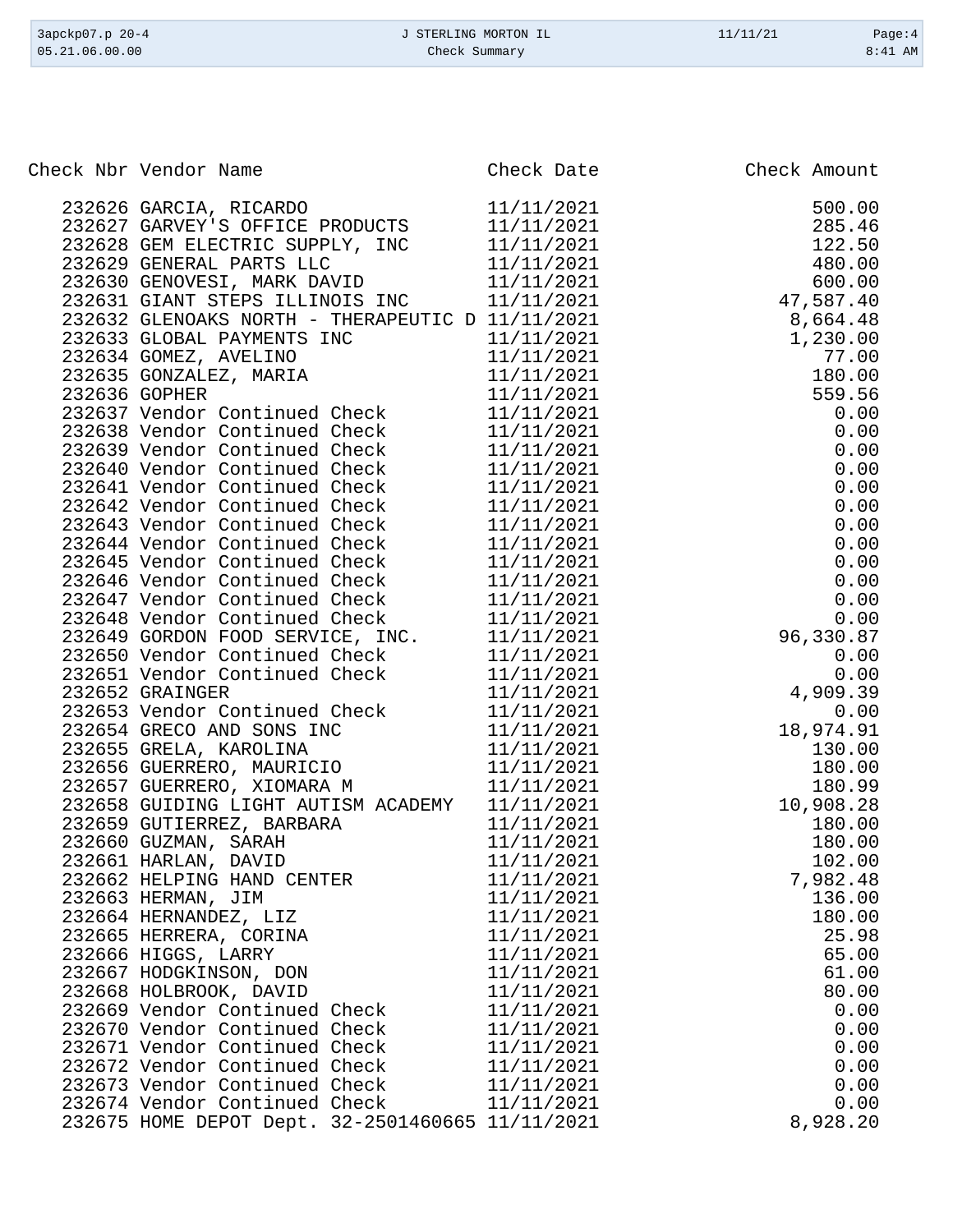| Check Nbr Vendor Name |                                                                                                                               | Check Date | Check Amount      |
|-----------------------|-------------------------------------------------------------------------------------------------------------------------------|------------|-------------------|
|                       | 232676 HOUGHTON MIFFLIN HARCOURT PUBL 11/11/2021                                                                              |            | 16.80             |
| 232677 IACAC          |                                                                                                                               | 11/11/2021 | 80.00             |
| 232678 IASB           |                                                                                                                               | 11/11/2021 | 3,343.06          |
|                       | 232679 ILLINOIS DEPARTMENT OF REVENUE 11/11/2021                                                                              |            | 362.00            |
|                       | 232680 ILLINOIS STATE BOARD OF EDUCAT 11/11/2021                                                                              |            | 16,150.00         |
|                       | 232681 ILLINOIS HIGH SCHOOL ASSOCIATI 11/11/2021                                                                              |            | 2,000.00          |
|                       | 232682 ILLINOIS BUSINESS EDUCATAION A 11/11/2021                                                                              |            | 585.00            |
|                       | 232683 INDEPENDENT RECYCLING INC. 11/11/2021                                                                                  |            | 810.00            |
|                       | 232684 INNOVATIONS ACADEMY THERAPEUTI 11/11/2021                                                                              |            | 10,758.13         |
|                       | 232685 J. AVE DEVELOPMENT 11/11/2021<br>232686 JACKS 11/11/2021<br>232687 JAROSZ, DEREK 11/11/2021                            |            | 16,680.00         |
|                       |                                                                                                                               |            | 401.98            |
|                       |                                                                                                                               |            |                   |
|                       | 232688 JEWISH CHILD AND FAMILY SERVIC 11/11/2021                                                                              |            | 77.00<br>4,825.28 |
|                       |                                                                                                                               |            | 2,797.00          |
|                       | 232689 JnR SAFETY, INC 11/11/2021<br>232690 JOHNSON, LATISHA 11/11/2021                                                       |            | 180.00            |
|                       | 232691 JOHNSON CONTROLS FIRE PROTECTI 11/11/2021                                                                              |            | 2,187.60          |
|                       | 232692 JOSEPH ACADEMY AT MELROSE PARK 11/11/2021                                                                              |            | 41,106.51         |
|                       |                                                                                                                               |            | 59.00             |
|                       | $\begin{array}{cccc} 232693 & \text{KALAT, DAVID A} & 11/11/2021 \\ 232694 & \text{KASAK, ARTHUR E} & 11/11/2021 \end{array}$ |            | 77.00             |
|                       | 232695 Vendor Continued Check 11/11/2021                                                                                      |            | 0.00              |
|                       | 232696 KELLY, ERIN                                                                                                            | 11/11/2021 | 794.64            |
|                       | 232697 KELLY COLGAN, KATHLEEN                                                                                                 | 11/11/2021 | 968.67            |
|                       | 232698 KENNEDY INDUSTRIES FULFILLMENT 11/11/2021                                                                              |            | 447.28            |
|                       | 232699 KIWANIS CLUB OF BERWYN                                                                                                 | 11/11/2021 | 300.00            |
|                       | 232700 KLUEVER, MAREK<br>232701 KOCIU, ARLIND                                                                                 | 11/11/2021 | 141.00            |
|                       |                                                                                                                               | 11/11/2021 | 80.00             |
|                       | 232702 Vendor Continued Check<br>232703 KR TECH GROUP LLC                                                                     | 11/11/2021 | 0.00              |
|                       |                                                                                                                               | 11/11/2021 | 54,400.00         |
|                       | 232704 KUCZEK, JACKIE                                                                                                         | 11/11/2021 | 89.50             |
|                       | 232705 KUJAWA, ZDZISLAW                                                                                                       | 11/11/2021 | 61.00             |
|                       | 232706 LAHEY, ROBERT                                                                                                          | 11/11/2021 | 110.00            |
|                       | 232707 Vendor Continued Check                                                                                                 | 11/11/2021 | 0.00              |
|                       | 232708 Vendor Continued Check                                                                                                 | 11/11/2021 | 0.00              |
|                       | 232709 LAKE-COOK DISTRIBUTORS INC 11/11/2021                                                                                  |            | 65,561.33         |
|                       | 232710 Vendor Continued Check                                                                                                 | 11/11/2021 | 0.00              |
|                       | 232711 Vendor Continued Check 11/11/2021                                                                                      |            | 0.00              |
|                       | 232712 Vendor Continued Check 11/11/2021                                                                                      |            | 0.00              |
|                       | 232713 Vendor Continued Check 11/11/2021                                                                                      |            | 0.00              |
|                       | 232714 Vendor Continued Check 11/11/2021                                                                                      |            | 0.00              |
|                       | 232715 LAKEVIEW BUS LINES, INC 11/11/2021                                                                                     |            | 533, 122.94       |
|                       | 232716 LANGUAGE TESTING INTERNATIONAL 11/11/2021                                                                              |            | 5,675.00          |
|                       | 232717 LEARN BY DOING, INC                                                                                                    | 11/11/2021 | 615.00            |
|                       | 232718 LEARNWELL                                                                                                              | 11/11/2021 | 691.60            |
|                       | 232719 LEWIS PAPER PLACE                                                                                                      | 11/11/2021 | 340.11            |
| 232720 LEXJET         |                                                                                                                               | 11/11/2021 | 899.43            |
|                       | 232721 LOBONO, JEFF                                                                                                           | 11/11/2021 | 77.00             |
|                       | 232722 LOPEZ, ELIZABETH                                                                                                       | 11/11/2021 | 180.00            |
|                       | 232723 LOPEZ, IDALIA                                                                                                          | 11/11/2021 | 180.00            |
|                       | 232724 LOPEZ, PEDRO                                                                                                           | 11/11/2021 | 180.00            |
|                       | 232725 LORRAINE, SARAH                                                                                                        | 11/11/2021 | 99.00             |

3apckp07.p 20-4 <br>
35339007.p 20-4 <br>
35311 O5.21.06.00.00 <br>
3:41 AM Check Summary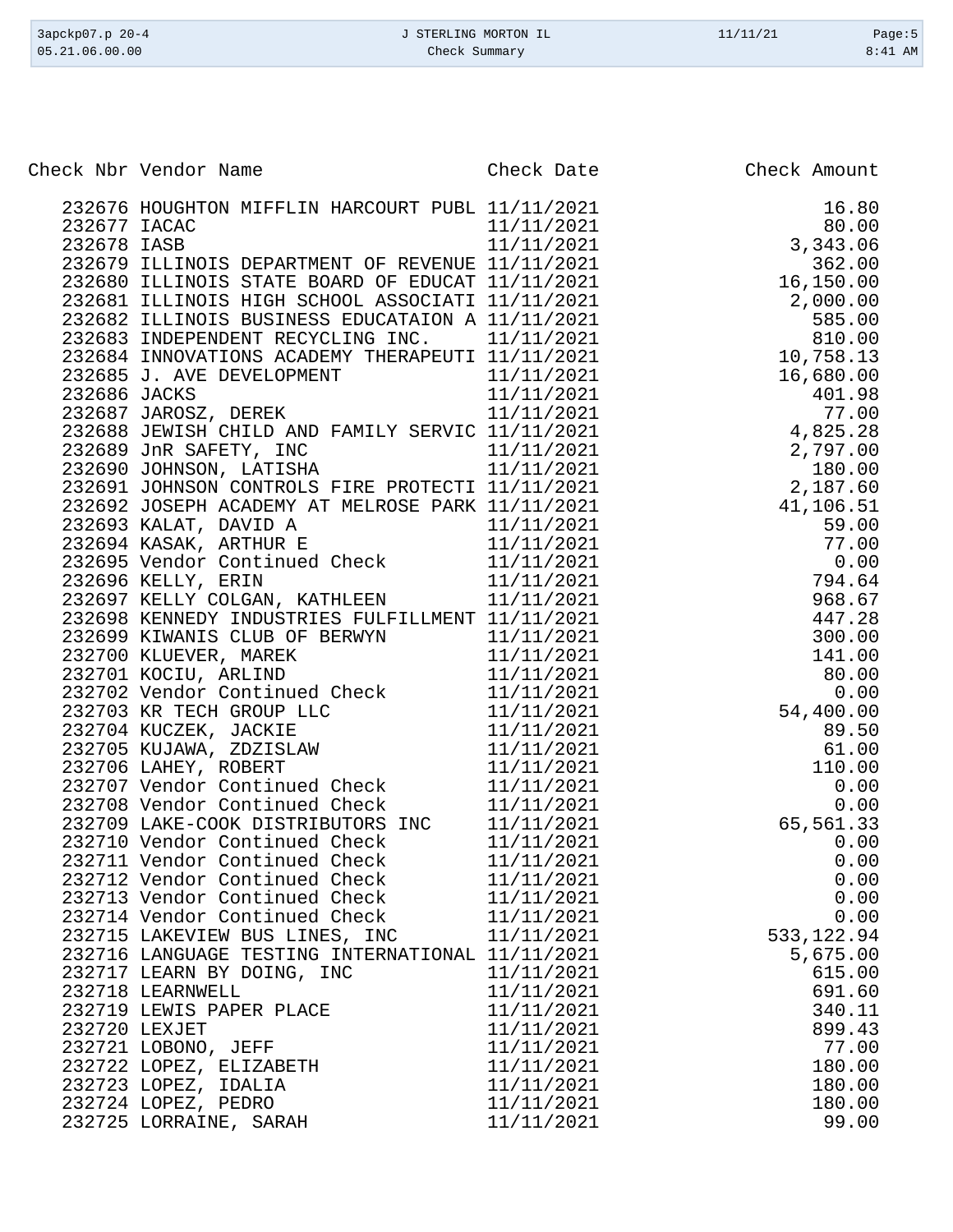| 3apckp07.p 20-4<br>05.21.06.00.00 |                                                                                      | J STERLING MORTON IL<br>Check Summary | 11/11/21 | Page: $6$<br>$8:41$ AM |
|-----------------------------------|--------------------------------------------------------------------------------------|---------------------------------------|----------|------------------------|
|                                   |                                                                                      |                                       |          |                        |
|                                   | Check Nbr Vendor Name                                                                | Check Date                            |          | Check Amount           |
|                                   |                                                                                      |                                       |          |                        |
|                                   | 232726 LUBINUS, TYLER                                                                | 11/11/2021                            |          | 318.13                 |
|                                   | 232727 MACDOUGAL, GEORGIA<br>232728 MALEC, PETER                                     | 11/11/2021<br>11/11/2021              |          | 35.94<br>261.00        |
|                                   | 232729 Vendor Continued Check                                                        | 11/11/2021                            |          | 0.00                   |
|                                   | 232730 MARKLUND CHILDREN'S HOME                                                      | 11/11/2021                            |          | 35, 379. 12            |
|                                   | 232731 MARTINEZ, CANDY                                                               | 11/11/2021                            |          | 74.98                  |
|                                   | 232732 MC ADAM LANDSCAPING, INC                                                      | 11/11/2021                            |          | 23,587.58              |
|                                   | 232733 MC CLOUD SERVICES                                                             | 11/11/2021                            |          | 294.14                 |
|                                   | 232734 Vendor Continued Check                                                        | 11/11/2021                            |          | 0.00                   |
|                                   | 232735 MC WHINNIE, JENNIFER L                                                        | 11/11/2021                            |          | 2,729.24               |
|                                   | 232736 MCMAHON, JOSH                                                                 | 11/11/2021                            |          | 165.50                 |
|                                   | 232737 MEDCO SUPPLY COMPANY                                                          | 11/11/2021                            |          | 336.93                 |
|                                   | 232738 MEDINA, CRISTINA                                                              | 11/11/2021                            |          | 180.00                 |
|                                   | 232739 MEMBEAN, INC                                                                  | 11/11/2021                            |          | 5,036.00               |
|                                   | 232740 MENDEZ GUERRERO, ADRIANA                                                      | 11/11/2021                            |          | 180.00                 |
|                                   | 232741 MENDEZ III, HERMAN                                                            | 11/11/2021                            |          | 50.00                  |
|                                   | 232742 MENTA ACADEMY HILLSIDE                                                        | 11/11/2021                            |          | 52,826.16              |
|                                   | 232743 MENTA ACADEMY OAK PARK                                                        | 11/11/2021                            |          | 25,054.08              |
|                                   | 232744 Vendor Continued Check                                                        | 11/11/2021                            |          | 0.00                   |
|                                   | 232745 MENTA ACADEMY MIDWAY                                                          | 11/11/2021                            |          | 36,951.92              |
|                                   | 232746 Vendor Continued Check                                                        | 11/11/2021                            |          | 0.00                   |
|                                   | 232747 Vendor Continued Check                                                        | 11/11/2021                            |          | 0.00                   |
|                                   | 232748 Vendor Continued Check                                                        | 11/11/2021                            |          | 0.00                   |
|                                   | 232749 METRO GARAGE INC                                                              | 11/11/2021                            |          | 9,567.27               |
|                                   | 232750 MID-WEST TRUCKERS ASSOCIATION, 11/11/2021<br>232751 MIDWEST TRANSIT EQUIPMENT | 11/11/2021                            |          | 195.00<br>718.72       |
|                                   | 232752 MIDWEST PAPER RETRIEVER                                                       | 11/11/2021                            |          | 279.86                 |
|                                   | 232753 MIDWEST REFRIGERATION CORPORAT 11/11/2021                                     |                                       |          | 590.50                 |
|                                   | 232754 MILLER COOPER & CO., LTD                                                      | 11/11/2021                            |          | 19,875.00              |
|                                   | 232755 MILLER, RENEE                                                                 | 11/11/2021                            |          | 92.00                  |
|                                   | 232756 MODAFF, JACK                                                                  | 11/11/2021                            |          | 77.00                  |
|                                   | 232757 MONCZYNSKI, JAMES F                                                           | 11/11/2021                            |          | 367.21                 |
|                                   | 232758 MORALES, FIDELIA                                                              | 11/11/2021                            |          | 80.00                  |
|                                   | 232759 MORALES, HILDA                                                                | 11/11/2021                            |          | 80.00                  |
|                                   | 232760 MORENO, MELISSA                                                               | 11/11/2021                            |          | 180.00                 |
|                                   | 232761 MORONEY, JOE                                                                  | 11/11/2021                            |          | 61.00                  |
|                                   | 232762 Vendor Continued Check                                                        | 11/11/2021                            |          | 0.00                   |
|                                   | 232763 Morton Activity Account                                                       | 11/11/2021                            |          | 2,035.92               |
|                                   | 232764 Vendor Continued Check                                                        | 11/11/2021                            |          | 0.00                   |
|                                   | 232765 Vendor Continued Check                                                        | 11/11/2021                            |          | 0.00                   |
|                                   | 232766 Vendor Continued Check                                                        | 11/11/2021                            |          | 0.00                   |
|                                   | 232767 Vendor Continued Check                                                        | 11/11/2021                            |          | 0.00                   |
|                                   | 232768 Vendor Continued Check                                                        | 11/11/2021                            |          | 0.00                   |
|                                   | 232769 Vendor Continued Check                                                        | 11/11/2021                            |          | 0.00                   |
|                                   | 232770 MORTON HS IMPREST FUND                                                        | 11/11/2021                            |          | 31,906.69              |
|                                   | 232771 MOTA, YESENIA<br>232772 MOUDRY, AMANDA                                        | 11/11/2021<br>11/11/2021              |          | 180.00<br>180.00       |
|                                   | 232773 MULLER-PINEHURST DAIRY INC                                                    | 11/11/2021                            |          | 11,859.62              |
| 232774 N 2 Y                      |                                                                                      | 11/11/2021                            |          | 1,158.00               |
| 232775 NASCO                      |                                                                                      | 11/11/2021                            |          | 3,558.23               |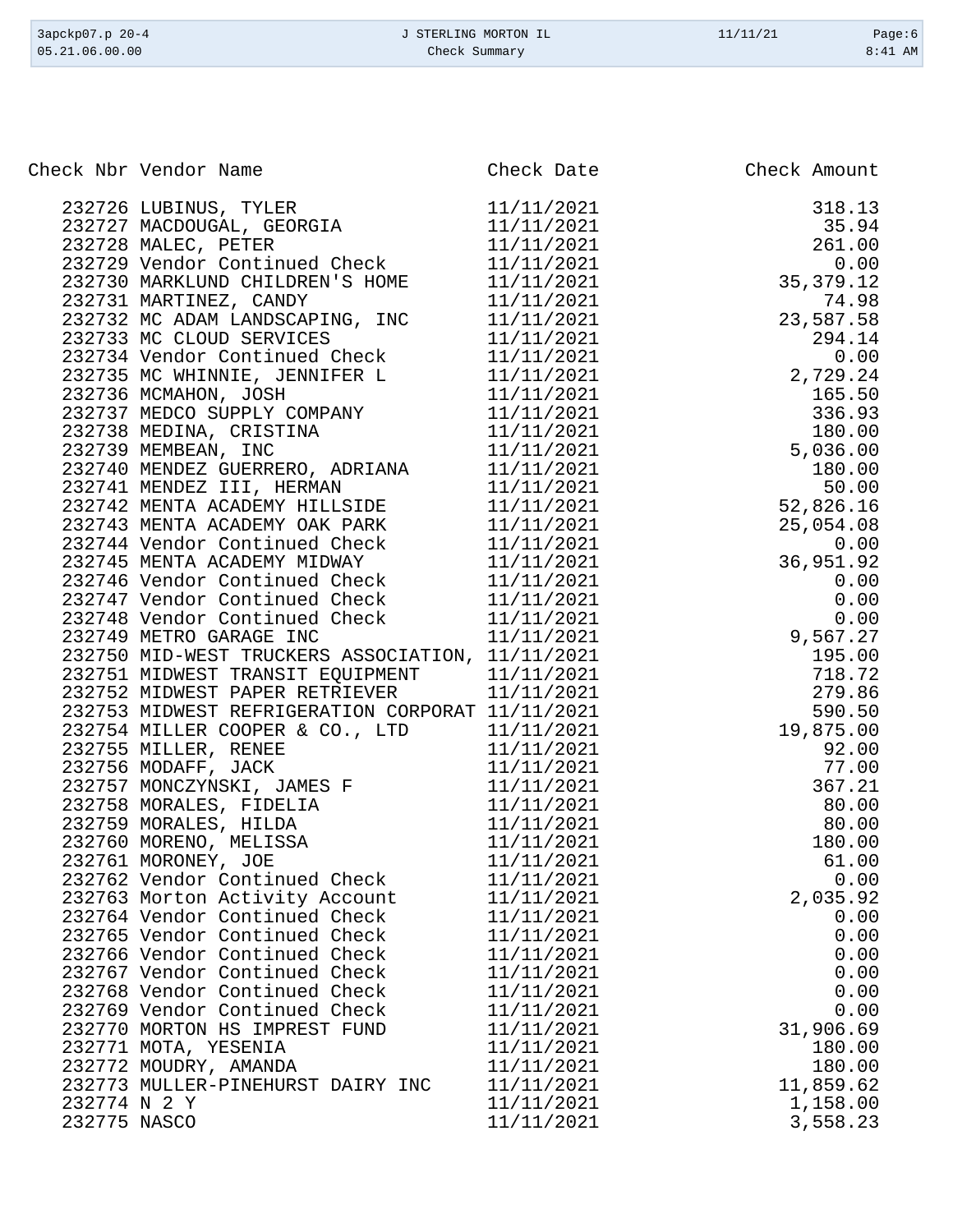| Check Nbr Vendor Name                                           | Check Date               | Check Amount |
|-----------------------------------------------------------------|--------------------------|--------------|
|                                                                 |                          |              |
| 232776 NASH, TREVOR                                             | 11/11/2021               | 141.00       |
| 232777 NATIONAL SCHOOL BOARDS ASSOCIA 11/11/2021                |                          | 4,420.00     |
| 232778 NATIONAL SCIENCE TEACHERS ASSO 11/11/2021                |                          | 105.00       |
| 232779 NAVA, MIGUEL                                             | 11/11/2021               | 180.00       |
| 232780 NCSS ANNUAL CONFERENCE REGISTR 11/11/2021                |                          | 250.00       |
| 232781 NEW HORIZON CENTER FOR THE                               | 11/11/2021               | 50,539.20    |
| 232782 NEXT DAY PLUS                                            | 11/11/2021               | 4,650.94     |
| 232783 Vendor Continued Check                                   | 11/11/2021               | 0.00         |
| 232784 NICOR GAS                                                | 11/11/2021               | 1,458.61     |
| 232785 NIETO, MARGARITA                                         | 11/11/2021               | 180.00       |
| 232786 OAK LAWN BLACKTOP PAVING CO IN 11/11/2021                |                          | 47,500.00    |
| 232787 OCCUPATIONAL HEALTH CENTERS OF 11/11/2021                |                          | 75.50        |
| 232788 OCHOA VALDEZ, MAGDALENA                                  | 11/11/2021               | 180.00       |
| 232789 Vendor Continued Check                                   | 11/11/2021               | 0.00         |
| 232790 Vendor Continued Check                                   | 11/11/2021               | 0.00         |
| 232791 Vendor Continued Check                                   | 11/11/2021               | 0.00         |
| 232792 Vendor Continued Check                                   | 11/11/2021               | 0.00         |
| 232793 Vendor Continued Check                                   | 11/11/2021               | 0.00         |
| 232794 Vendor Continued Check                                   | 11/11/2021               | 0.00         |
| 232795 Vendor Continued Check                                   | 11/11/2021               | 0.00         |
| 232796 Vendor Continued Check                                   | 11/11/2021               | 0.00         |
| 232797 Vendor Continued Check                                   | 11/11/2021               | 0.00         |
| 232798 Vendor Continued Check                                   | 11/11/2021               | 0.00         |
| 232799 Vendor Continued Check                                   | 11/11/2021               | 0.00         |
| 232800 Vendor Continued Check                                   | 11/11/2021               | 0.00         |
| 232801 Vendor Continued Check                                   | 11/11/2021               | 0.00         |
| 232802 OFFICE DEPOT                                             | 11/11/2021               | 9,296.33     |
| 232803 OLIVAREZ, MARTHA                                         | 11/11/2021               | 180.00       |
| 232804 OLSSON ROOFING COMPANY, INC                              | 11/11/2021               | 2,837.00     |
| 232805 OLVERA, MARTA                                            | 11/11/2021               | 180.00       |
| 232806 OLYMPIC CLEANERS                                         | 11/11/2021               | 1,241.55     |
| 232807 OSTAPCZUK, LYNN                                          | 11/11/2021               | 93.59        |
| 232808 OWENS, LARRY                                             | 11/11/2021               | 59.00        |
| 232809 P & M DISTRIBUTORS, INC 11/11/2021                       |                          | 19,817.81    |
| 232810 PAISANS PIZZA                                            | 11/11/2021               | 329.88       |
| 232811 PALENCIA, CLAUDIA                                        | 11/11/2021               | 180.00       |
| 232812 PAN, SHIYUN                                              | 11/11/2021               | 178.58       |
| 232813 PARAMO, JACQUILINE 11/11/2021                            |                          | 30.73        |
| 232814 PARTIDA, EDWARDO                                         | 11/11/2021               | 523.55       |
| 232815 PAYNE, ROBERT                                            | 11/11/2021               | 136.00       |
| 232816 PEDREGAL, ANTHONY                                        | 11/11/2021<br>11/11/2021 | 104.00       |
| 232817 PEPSI-COLA                                               | 11/11/2021               | 4,090.90     |
| 232818 PITNEY BOWES GLOBAL FINANCIAL 11/11/2021                 |                          | 2,281.26     |
| 232819 PLEVA, DAVID<br>232820 PM WOODWIND REPAIR INC 11/11/2021 |                          | 61.00        |
|                                                                 |                          | 2,696.99     |
| 232821 PRASINO ENGINEERING LLC 11/11/2021                       |                          | 16,000.00    |
| 232822 PROGRESSIVE PEDIATRICS THERAPY 11/11/2021                |                          | 187.50       |
| 232823 PROJECT LEAD THE WAY, INC. 11/11/2021                    |                          | 447.00       |
| 232824 QUEST FOOD MANAGEMENT SERVICES 11/11/2021                |                          | 12,848.50    |
| 232825 REFERENCE POINT PRESS                                    | 11/11/2021               | 295.00       |

3apckp07.p 20-4 <br>
3apckp07.p 20-4 <br>
3apckp07.p 20-4 <br>
3apckp07.p 20-4 <br>
3apckp07.p 20-4 <br>
2age:7 Check Summary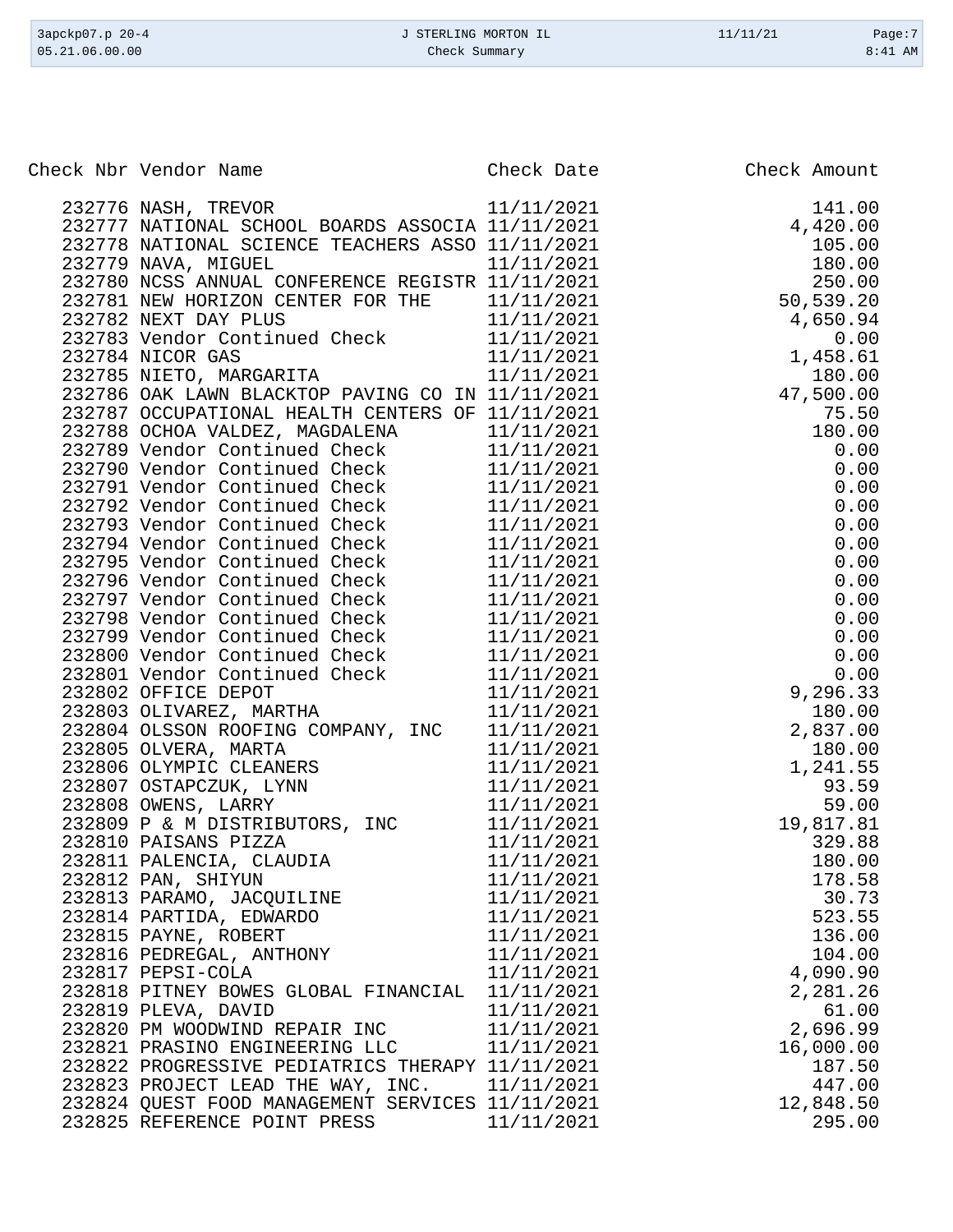| 3apckp07.p 20-4                     | J STERLING MORTON IL | 11/11/21<br>Page:8        |
|-------------------------------------|----------------------|---------------------------|
| 05.21.06.00.00                      | Check Summary        | $8:41$ AM                 |
|                                     |                      |                           |
| Check Nbr Vendor Name               | Check Date           | Check Amount              |
| 232826 RICHARDSON, ARRIE            | 11/11/2021           | 59.00                     |
| 232827 RICHMOND ELECTRIC CO         | 11/11/2021           | 10,085.00                 |
| 232828 Vendor Continued Check       | 11/11/2021           | 0.00                      |
| 232829 RIVEREDGE HOSPITAL           | 11/11/2021           | 1,600.00                  |
| 232830 Vendor Continued Check       | 11/11/2021           | 0.00                      |
| 232831 ROBERT R ANDREAS & SONS, INC | 11/11/2021           | 34,890.00                 |
| 232832 RODRIGUEZ, MELISSA           | 11/11/2021           | 200.00                    |
| 232833 ROMAN, LORID                 | 11/11/2021           | 100.00                    |
| 232834 RUFF, KENDALL                | 11/11/2021           | 350.68                    |
| 232835 RYAN, LINDSAY                | 11/11/2021           | 38.11                     |
| 232836 RZADZKI, JOANNE              | 11/11/2021           | 54.66                     |
| 232837 SAHM, RAYMOND                | 11/11/2021           | 61.00                     |
| 232838 SALDIVAR, MERCEDES           | 11/11/2021           | 180.00                    |
| 232839 SALTO, ANGELICA              | 11/11/2021           | 31.99                     |
| 232840 Vendor Continued Check       | 11/11/2021           | 0.00                      |
| 232841 SAM'S CLUB DIRECT            | 11/11/2021           | 1,660.51                  |
| 232842 SANCHEZ, JACQUELINE          | 11/11/2021           | 180.00                    |
| 232843 SANCHEZ, OSBELIA             | 11/11/2021           | 80.00                     |
| 232844 SAWICKI, ANDY                | 11/11/2021           | 65.00                     |
| 232845 SCHLESINGER MACHINERY, INC   | 11/11/2021           | 2,080.00                  |
| 232846 SCHROEDER, RUSS              | 11/11/2021           | 61.00                     |
| 232847 SCREENSCAPE NETWORKS, INC    | 11/11/2021           | 2,130.00                  |
| 222848 CEAT OF TIITNOTS INC         | 11/11/2001           | $AC$ $RQ$ $Q$ $Q$ $Q$ $Q$ |

|  |                                                                                                                                                                                                                                                                                                                 | 600.00 |
|--|-----------------------------------------------------------------------------------------------------------------------------------------------------------------------------------------------------------------------------------------------------------------------------------------------------------------|--------|
|  |                                                                                                                                                                                                                                                                                                                 |        |
|  |                                                                                                                                                                                                                                                                                                                 |        |
|  |                                                                                                                                                                                                                                                                                                                 |        |
|  |                                                                                                                                                                                                                                                                                                                 |        |
|  |                                                                                                                                                                                                                                                                                                                 |        |
|  |                                                                                                                                                                                                                                                                                                                 |        |
|  |                                                                                                                                                                                                                                                                                                                 |        |
|  |                                                                                                                                                                                                                                                                                                                 |        |
|  |                                                                                                                                                                                                                                                                                                                 |        |
|  |                                                                                                                                                                                                                                                                                                                 |        |
|  |                                                                                                                                                                                                                                                                                                                 |        |
|  |                                                                                                                                                                                                                                                                                                                 |        |
|  |                                                                                                                                                                                                                                                                                                                 |        |
|  |                                                                                                                                                                                                                                                                                                                 |        |
|  |                                                                                                                                                                                                                                                                                                                 |        |
|  | $\begin{tabular}{cccc} 212846&SGUROEDER, RUSS & 11/11/2021 & 6.100 \\ 2128448&SEM & OF ILLINOS INC & 11/11/2021 & 46,882.80 \\ 212848&SEM & OF ILLINOS INC & 11/11/2021 & 46,882.80 \\ 212849&SEM & SOUTH INC & 11/11/2021 & 46,882.80 \\ 212850&SGKCONDS MATTER SARTV & 11/11/2021 & 7,388.99 \\ 212852&SBW &$ | 794.35 |
|  |                                                                                                                                                                                                                                                                                                                 |        |
|  |                                                                                                                                                                                                                                                                                                                 |        |
|  |                                                                                                                                                                                                                                                                                                                 |        |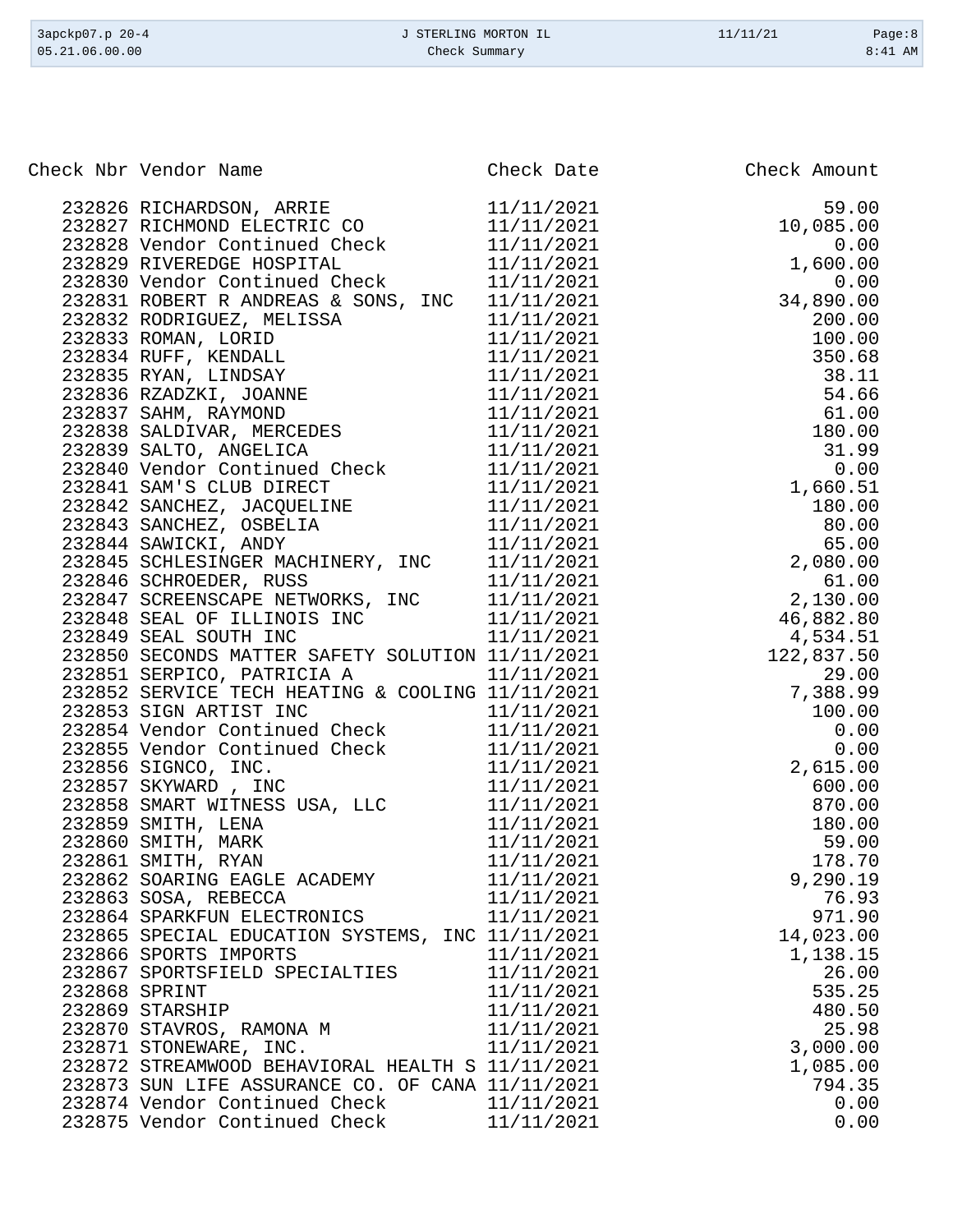| 3apckp07.p 20-4<br>05.21.06.00.00 | J STERLING MORTON IL<br>Check Summary            |            | 11/11/21     | Page:9<br>8:41 AM |
|-----------------------------------|--------------------------------------------------|------------|--------------|-------------------|
|                                   |                                                  |            |              |                   |
|                                   | Check Nbr Vendor Name                            | Check Date | Check Amount |                   |
|                                   | 232876 Vendor Continued Check                    | 11/11/2021 |              | 0.00              |
|                                   | 232877 SUNBELT STAFFING                          | 11/11/2021 | 32,983.50    |                   |
|                                   | 232878 SUPPLY SOLUTIONS                          | 11/11/2021 | 4,900.00     |                   |
|                                   | 232879 TEACHERS RETIREMENT SYSTEM                | 11/11/2021 | 2,135.63     |                   |
|                                   | 232880 Vendor Continued Check                    | 11/11/2021 |              | 0.00              |
|                                   | 232881 TEACHERS RETIREMENT SYSTEM                | 11/11/2021 | 15,169.98    |                   |
|                                   | 232882 THERMOSYSTEMS                             | 11/11/2021 | 103,776.00   |                   |
|                                   | 232883 THOMPSON, CYNTHIA L.                      | 11/11/2021 | 102.00       |                   |
|                                   | 232884 TIMBERLINE BILLING SERVICE LLC 11/11/2021 |            | 365.82       |                   |
|                                   | 232885 TORRES-PROA, ARACELI                      | 11/11/2021 | 110.36       |                   |
|                                   | 232886 TORRES, MARIA                             | 11/11/2021 | 180.00       |                   |
|                                   | 232887 TOVAR, VENUS                              | 11/11/2021 | 180.00       |                   |
|                                   | 232888 TOWN OF CICERO HEALTH DEPARTME 11/11/2021 |            | 500.00       |                   |
|                                   | 232889 TRANSLATION TODAY NETWORK, INC 11/11/2021 |            | 264.00       |                   |
|                                   | 232890 TRUESDALE, TIMOTHY                        | 11/11/2021 | 1,070.34     |                   |
|                                   | 232891 TSENES, JAMES A                           | 11/11/2021 | 21.00        |                   |
| 232892 UPS                        |                                                  | 11/11/2021 | 212.71       |                   |
|                                   | 232893 VEGA CABELLO, NICOLE                      | 11/11/2021 | 80.00        |                   |
|                                   | 232894 VERIZON WIRELESS                          | 11/11/2021 | 4,312.08     |                   |
|                                   | 232895 VERIZON CONNECT NWF INC                   | 11/11/2021 | 497.14       |                   |
|                                   | 232896 VESPER, KEVIN                             | 11/11/2021 | 225.00       |                   |
|                                   | 232897 VICTORY MEDIA GROUP                       | 11/11/2021 | 8,000.00     |                   |
|                                   | 232898 VILLAGOMEZ, MARICELA                      | 11/11/2021 | 180.00       |                   |
|                                   | 232899 VIMMER, SAMANTHA                          | 11/11/2021 | 600.00       |                   |
|                                   | 232900 VIOLET FLOWER SHOP, INC                   | 11/11/2021 | 100.00       |                   |
|                                   | 232901 VISION CONSTRUCTION AND CONSUL 11/11/2021 |            | 423, 126.09  |                   |
|                                   | 232902 WAGNER COSTUME COLLECTIVE LLC 11/11/2021  |            | 1,365.10     |                   |
|                                   | 232903 WALSH, KEVIN                              | 11/11/2021 | 3,322.07     |                   |
|                                   | 232904 Vendor Continued Check                    | 11/11/2021 |              | 0.00              |
|                                   | 232905 Vendor Continued Check                    | 11/11/2021 |              | 0.00              |
|                                   | 232906 WASTE MANAGEMENT                          | 11/11/2021 | 8,177.11     |                   |
|                                   | 232907 WATKINS, KENNETH                          | 11/11/2021 | 65.00        |                   |

232914 ZAPATA, MARIBEL

442 Computer Check(s) For a Total of 3,017,758.53

 WEROICKI, ADRIAN 11/11/2021 59.00 232909 WESTERN REMAC, INC. 11/11/2021 258.40 WISCO 11/11/2021 440.45 232911 WITT, ROBERT 11/11/2021 136.00 232912 WITT, RON 11/11/2021 77.00 232913 WOZNY, JAMES 11/11/2021 65.00<br>232914 ZAPATA, MARIBEL 11/11/2021 180.00

232915 Zero db Audio Corp 11/11/2021 3,500.00 ZHANG, KELLY 11/11/2021 254.69 232917 ZUNIGA, SAUL 11/11/2021 50.00